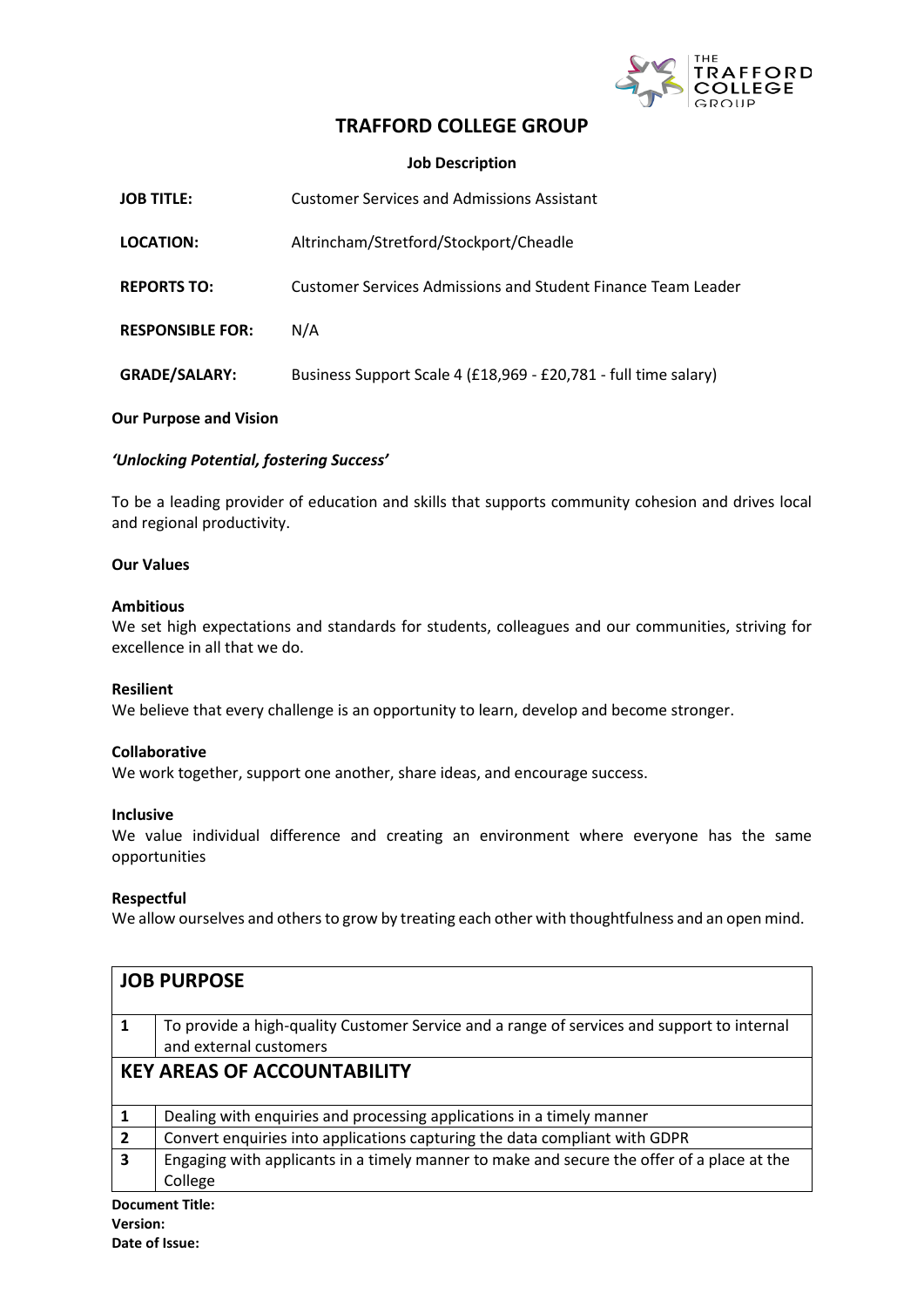

| 4                                  | Provide management reports on the status of the various stages of the application process                                                                                            |  |  |  |
|------------------------------------|--------------------------------------------------------------------------------------------------------------------------------------------------------------------------------------|--|--|--|
| 5                                  | Adhering to customer service standards and the Group's Admissions policies and                                                                                                       |  |  |  |
|                                    | procedures                                                                                                                                                                           |  |  |  |
| <b>KEY AREAS OF RESPONSIBILITY</b> |                                                                                                                                                                                      |  |  |  |
|                                    |                                                                                                                                                                                      |  |  |  |
| $\mathbf{1}$                       | To implement The Trafford College Group's Admissions Policy and Procedures to the required                                                                                           |  |  |  |
|                                    | standard                                                                                                                                                                             |  |  |  |
| $\mathbf{2}$                       | To oversee applicant interviews, assessments, offers and correspondence for allocated                                                                                                |  |  |  |
|                                    | curriculum areas and supporting services                                                                                                                                             |  |  |  |
| 3                                  | To liaise with careers agencies, schools, parents, local authorities and prospective students                                                                                        |  |  |  |
|                                    | with regards to data sharing linked to the Admissions process including sharing transitional                                                                                         |  |  |  |
|                                    | information to support applicants                                                                                                                                                    |  |  |  |
| 4                                  | To maintain accurate records and produce reports to provide management information                                                                                                   |  |  |  |
| 5                                  | To act as the interface and where appropriate the initial advocate between the college and                                                                                           |  |  |  |
|                                    | all applicants providing a high-quality support function                                                                                                                             |  |  |  |
| 6                                  | To manage the exchange and transfer of information related to the caseload of applicants                                                                                             |  |  |  |
| $\overline{\mathbf{z}}$            | To provide support for enrolment processes and late applications                                                                                                                     |  |  |  |
| 8                                  | To provide support in planning admissions events, including interviews and information<br>evenings and other open events                                                             |  |  |  |
| 9                                  | To support the student destination recording process                                                                                                                                 |  |  |  |
| 10                                 | To liaise with curriculum staff to ensure all parties understand how to maximize student                                                                                             |  |  |  |
|                                    | recruitment, including attendance at curriculum meetings and interview evenings                                                                                                      |  |  |  |
| 11                                 | To participate on the evening interview rota; facilitating the evening's activities, ensuring all                                                                                    |  |  |  |
|                                    | documentation is completed and returned, conducting appropriate follow-up actions and                                                                                                |  |  |  |
|                                    | overseeing initial diagnostic assessments                                                                                                                                            |  |  |  |
| 12                                 | To support The Trafford College Group in ensuring all information provided to customers is                                                                                           |  |  |  |
|                                    | as accurate as possible                                                                                                                                                              |  |  |  |
| 13                                 | To support the transfer and sharing of sensitive information to support the applicant, e.g.                                                                                          |  |  |  |
|                                    | criminal convictions, S139a etc. undertaking the initial assessment to determine the                                                                                                 |  |  |  |
|                                    | appropriateness of the application and making appropriate referrals                                                                                                                  |  |  |  |
| 14                                 | Be the first point of contact for The Trafford College Group, taking enquiries face to face, via                                                                                     |  |  |  |
|                                    | email and telephone to assess and provide information and support to applicants, students,                                                                                           |  |  |  |
|                                    | other customers, members of the public and staff, concerning the College's services                                                                                                  |  |  |  |
| 15                                 | Act as Receptionist as required receiving visitors to The Trafford College Group and directing                                                                                       |  |  |  |
|                                    | them to their required destination                                                                                                                                                   |  |  |  |
| 16                                 | Respond appropriately to course enquiries from customers personally and on the telephone                                                                                             |  |  |  |
|                                    | covering all aspects of The Trafford College Group offer                                                                                                                             |  |  |  |
| 17                                 | Be the point of reference for initial customer complaints/queries; resolve appropriately<br>where possible, where ensuring complaints/queries are recorded and passed on to the next |  |  |  |
|                                    | level and/or the appropriate person to respond                                                                                                                                       |  |  |  |
| 18                                 | Process incoming and outgoing post and arrange deliveries as required                                                                                                                |  |  |  |
| 19                                 | Operate the PBX switchboard, as required                                                                                                                                             |  |  |  |
| 20                                 | Provide reception cover during college opening hours and events                                                                                                                      |  |  |  |
| 21                                 | Work across all college sites, as required                                                                                                                                           |  |  |  |
| 22                                 | Undertake any other duties that may be reasonably required, commensurate with the grade                                                                                              |  |  |  |
|                                    | at the initial place of work or at other locations                                                                                                                                   |  |  |  |
| 23                                 | To carry out any other duties that may be reasonably required, commensurate with the grade                                                                                           |  |  |  |
|                                    | at the initial place of work or at other locations within the Group's catchment area                                                                                                 |  |  |  |
|                                    |                                                                                                                                                                                      |  |  |  |
|                                    |                                                                                                                                                                                      |  |  |  |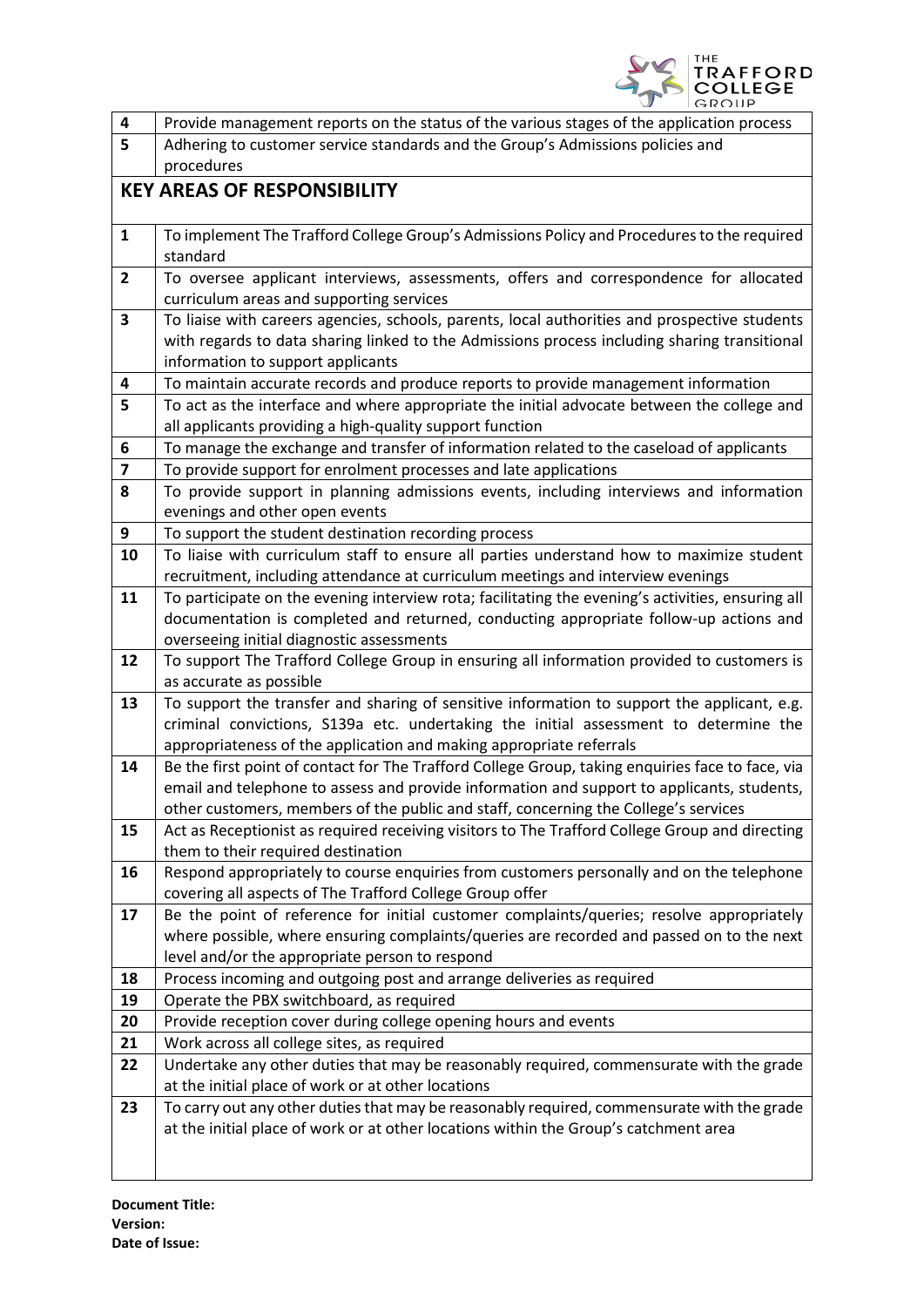

|                                             | <b>EQUALITY, DIVERSITY AND INCLUSION</b>                                                                                                                                                                                                                                                                                                                                                                                                                                                                                                                                                                               |  |  |  |
|---------------------------------------------|------------------------------------------------------------------------------------------------------------------------------------------------------------------------------------------------------------------------------------------------------------------------------------------------------------------------------------------------------------------------------------------------------------------------------------------------------------------------------------------------------------------------------------------------------------------------------------------------------------------------|--|--|--|
| $\mathbf{1}$                                | It is the responsibility of the post holder to promote equality and diversity throughout the<br>Group                                                                                                                                                                                                                                                                                                                                                                                                                                                                                                                  |  |  |  |
| $\mathbf{2}$                                | The post holder will undertake their duties in full accordance with the Group's policies and<br>procedures relating to equal opportunity and diversity                                                                                                                                                                                                                                                                                                                                                                                                                                                                 |  |  |  |
| <b>HEALTH AND SAFETY</b>                    |                                                                                                                                                                                                                                                                                                                                                                                                                                                                                                                                                                                                                        |  |  |  |
| $\mathbf{1}$                                | To promote health, safety and welfare throughout the Trafford College Group                                                                                                                                                                                                                                                                                                                                                                                                                                                                                                                                            |  |  |  |
| $\overline{2}$                              | To undertake their duties and responsibilities in full accordance with Trafford College Group's<br>Health and Safety Policy and Procedures                                                                                                                                                                                                                                                                                                                                                                                                                                                                             |  |  |  |
| SAFEGUARDING CHILDREN AND VULNERABLE ADULTS |                                                                                                                                                                                                                                                                                                                                                                                                                                                                                                                                                                                                                        |  |  |  |
| $\mathbf{1}$                                | It is the responsibility of the post holder to commit to safeguarding and promoting the<br>welfare of children and vulnerable adults within the Group                                                                                                                                                                                                                                                                                                                                                                                                                                                                  |  |  |  |
| $\overline{2}$                              | The post holder will undertake their duties in full accordance with the Group's policies and<br>procedures relating to safeguarding and promoting the welfare of children and vulnerable<br>adults, e.g. dealing with learner issues i.e. safeguarding and referring on to specialist staff                                                                                                                                                                                                                                                                                                                            |  |  |  |
| 3                                           | This position is subject to an enhanced criminal records check from the Disclosure & Barring<br>Service (DBS) and will be subject to satisfactory clearance of this check                                                                                                                                                                                                                                                                                                                                                                                                                                              |  |  |  |
| 4                                           | If this position is classed as Regulated Activity, it is subject to an Adult & Child barring check                                                                                                                                                                                                                                                                                                                                                                                                                                                                                                                     |  |  |  |
| <b>REVIEW</b>                               |                                                                                                                                                                                                                                                                                                                                                                                                                                                                                                                                                                                                                        |  |  |  |
|                                             | The details contained in this job description, particularly the principal accountabilities, reflect<br>the content of the job at the date the job description was prepared. It should be<br>remembered, however, that over time, the nature of individual jobs will inevitably change;<br>existing duties may be lost, and other duties may be gained without changing the general<br>character of the duties of the level of responsibility entailed. Consequently, the Corporation<br>will expect to revise this job description from time to time and will consult with the post<br>holder at the appropriate time. |  |  |  |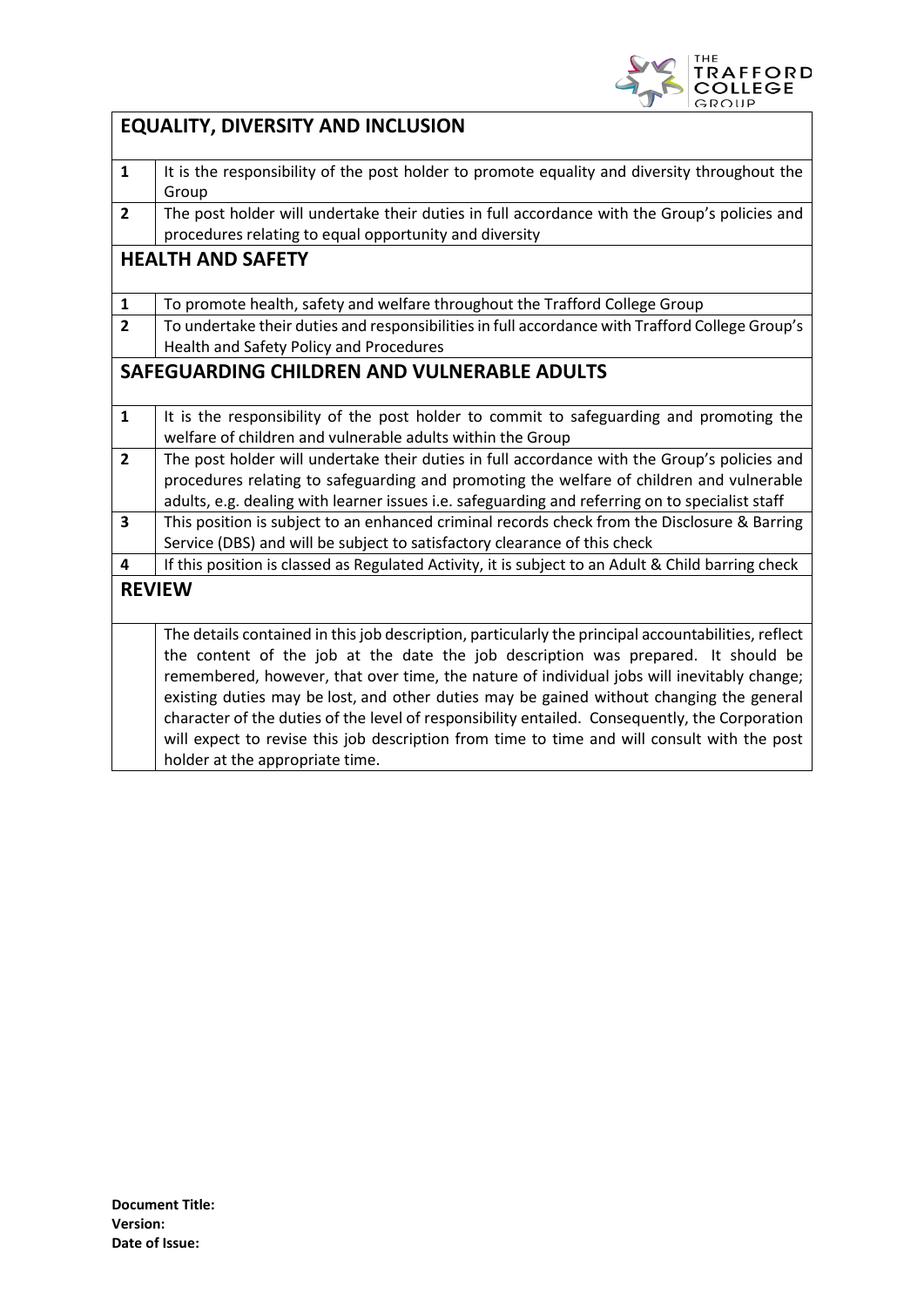

# **PERSON SPECIFICATION**

| <b>ATTRIBUTES</b>                                                                                                               | <b>ESSENTIAL</b> | <b>DESIRABLE</b> |  |  |
|---------------------------------------------------------------------------------------------------------------------------------|------------------|------------------|--|--|
| <b>Values and Behaviours</b>                                                                                                    |                  |                  |  |  |
| Ambitious - We set high expectations and standards for students,                                                                | ✓                |                  |  |  |
| colleagues and our communities, striving for excellence in all that                                                             |                  |                  |  |  |
| we do                                                                                                                           |                  |                  |  |  |
| Resilient - We believe that every challenge is an opportunity to                                                                | ✓                |                  |  |  |
| learn, develop and become stronger                                                                                              |                  |                  |  |  |
| Collaborative - We work together, support one another, share ideas,                                                             | ✓                |                  |  |  |
| and encourage success.                                                                                                          |                  |                  |  |  |
| Inclusive - We value individual difference and creating an                                                                      |                  |                  |  |  |
| environment where everyone has the same opportunities                                                                           |                  |                  |  |  |
| Respectful - We allow ourselves and others to grow by treating each                                                             | ✓                |                  |  |  |
| other with thoughtfulness and an open mind                                                                                      |                  |                  |  |  |
| <b>Qualifications</b>                                                                                                           |                  |                  |  |  |
| Numeracy and literacy skills at Level 2 or above                                                                                | $\checkmark$     |                  |  |  |
| Basic IT qualification eg C&G 4242 in Information Technology, ECDL                                                              | $\checkmark$     |                  |  |  |
| NVQ Level 2 in IAG                                                                                                              |                  | ✓                |  |  |
| NVQ level 3 in Customer Care or Business Admin                                                                                  | $\checkmark$     |                  |  |  |
| <b>Experience, knowledge and Skills</b>                                                                                         |                  |                  |  |  |
| Previous administrative experience                                                                                              | ✓                |                  |  |  |
| Previous experience of working in a busy customer orientated                                                                    |                  |                  |  |  |
| environment, dealing with a range of customer enquiries and                                                                     |                  |                  |  |  |
| complaints of a complex and in-depth nature                                                                                     |                  |                  |  |  |
| Experience of dealing face to face with a range of customers                                                                    | $\checkmark$     |                  |  |  |
| Experience of operating a modern PBX switchboard                                                                                |                  |                  |  |  |
| Prior administrative experience ideally within an admissions                                                                    | ✓                |                  |  |  |
| function, including the management of data and establishing                                                                     |                  |                  |  |  |
| processes for managing a range of complex information                                                                           |                  |                  |  |  |
| Be able to manage challenging situations within a customer                                                                      | ✓                |                  |  |  |
| interface.                                                                                                                      |                  |                  |  |  |
| Keyboard skills and data inputting skills including knowledge of                                                                | ✓                |                  |  |  |
| developing and maintain spreadsheets and access databases                                                                       |                  |                  |  |  |
| To offer a positive, helpful and responsive service to customers                                                                | $\checkmark$     |                  |  |  |
| Flexible and adaptable to change                                                                                                | ✓                |                  |  |  |
| The ability to prioritise tasks and re-evaluate work patterns as                                                                | ✓                |                  |  |  |
| appropriate.                                                                                                                    | ✓                |                  |  |  |
| The ability to remain calm and maintain a high degree of accuracy in                                                            |                  |                  |  |  |
| an area of conflicting priorities                                                                                               | ✓                |                  |  |  |
| Possess effective communication skills and relate effectively to<br>varying client groups both face to face and over the phone. |                  |                  |  |  |
| Be empathetic with the ability to work co-operatively and be a good                                                             | ✓                |                  |  |  |
| team member.                                                                                                                    |                  |                  |  |  |
| Be able to work under pressure to deadlines and to a high degree of                                                             | ✓                |                  |  |  |
| accuracy                                                                                                                        |                  |                  |  |  |
| Be able to work on their own with limited supervision and                                                                       | ✓                |                  |  |  |
| demonstrate initiative                                                                                                          |                  |                  |  |  |
| A commitment to safeguarding and promoting the welfare of                                                                       | ✓                |                  |  |  |
| children and adults at risk                                                                                                     |                  |                  |  |  |
| <b>Document Title:</b>                                                                                                          |                  |                  |  |  |

**Version: Date of Issue:**